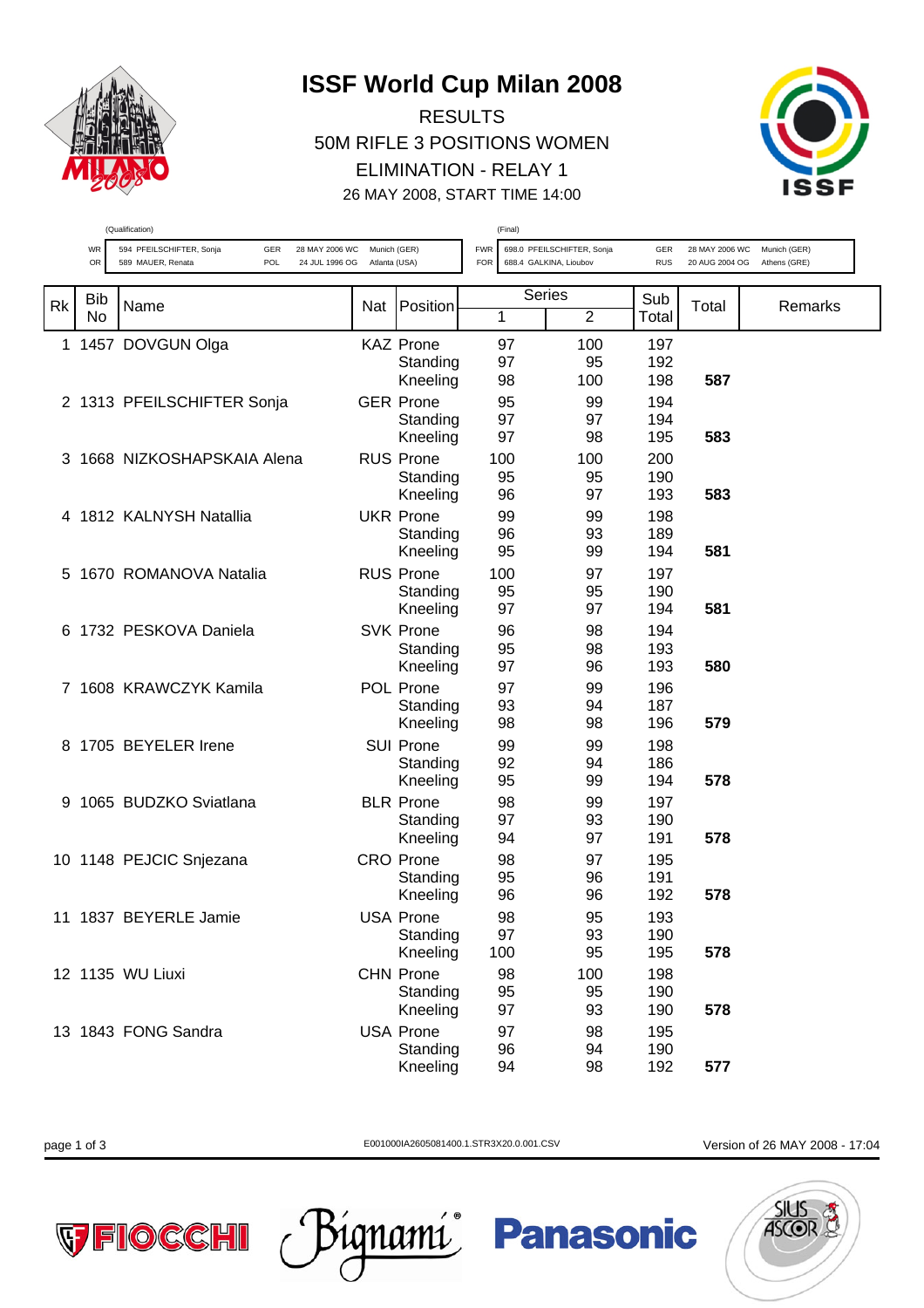| Rk          | <b>Bib</b> | Name                            | Nat                                     | Position                     | <b>Series</b> |                | Sub        | Total | Remarks                        |
|-------------|------------|---------------------------------|-----------------------------------------|------------------------------|---------------|----------------|------------|-------|--------------------------------|
|             | No         |                                 |                                         |                              | 1             | $\overline{2}$ | Total      |       |                                |
|             |            | 14 1380 SAWANT Tejaswini        |                                         | <b>IND Prone</b>             | 99            | 97             | 196        |       |                                |
|             |            |                                 |                                         | Standing                     | 94            | 94             | 188        |       |                                |
|             |            |                                 |                                         | Kneeling<br><b>NOR Prone</b> | 97            | 96             | 193        | 577   |                                |
|             |            | 15 1585 OLSSEN Gyda Ellefsplas  |                                         | Standing                     | 95<br>98      | 97<br>97       | 192<br>195 |       |                                |
|             |            |                                 |                                         | Kneeling                     | 97            | 93             | 190        | 577   |                                |
|             |            | 16 1304 FRIEDEL Eva             |                                         | <b>GER Prone</b>             | 97            | 98             | 195        |       |                                |
|             |            |                                 |                                         | Standing                     | 97            | 94             | 191        |       |                                |
|             |            |                                 |                                         | Kneeling                     | 95            | 95             | 190        | 576   |                                |
|             |            | 17 1406 TZUR Anat               |                                         | <b>ISR Prone</b><br>Standing | 98<br>97      | 98<br>94       | 196<br>191 |       |                                |
|             |            |                                 |                                         | Kneeling                     | 91            | 97             | 188        | 575   |                                |
|             |            | 18 1612 ZIAJA Alicja            |                                         | POL Prone                    | 99            | 99             | 198        |       |                                |
|             |            |                                 |                                         | Standing                     | 92            | 94             | 186        |       |                                |
|             |            |                                 |                                         | Kneeling                     | 97            | 94             | 191        | 575   |                                |
|             |            | 19 1821 SHYTKO Darya            |                                         | <b>UKR Prone</b>             | 98            | 98             | 196        |       |                                |
|             |            |                                 |                                         | Standing<br>Kneeling         | 95<br>97      | 93<br>93       | 188<br>190 | 574   |                                |
|             |            | 20 1557 ZORIGT Batkhuyag        |                                         | <b>MGL Prone</b>             | 99            | 98             | 197        |       |                                |
|             |            |                                 |                                         | Standing                     | 93            | 90             | 183        |       |                                |
|             |            |                                 |                                         | Kneeling                     | 97            | 96             | 193        | 573   |                                |
|             |            | 21 1440 TURISINI Valentina      |                                         | <b>ITA Prone</b>             | 99            | 98             | 197        |       |                                |
|             |            |                                 |                                         | Standing<br>Kneeling         | 92<br>98      | 95<br>91       | 187<br>189 | 573   |                                |
|             |            | 22 1263 GIGON Marie Laure       |                                         | FRA Prone                    | 99            | 94             | 193        |       |                                |
|             |            |                                 |                                         | Standing                     | 94            | 92             | 186        |       |                                |
|             |            |                                 |                                         | Kneeling                     | 95            | 98             | 193        | 572   |                                |
|             |            | 23 1025 MC CREADY Susan         |                                         | <b>AUS Prone</b>             | 96            | 96             | 192        |       |                                |
|             |            |                                 |                                         | Standing                     | 91<br>97      | 95             | 186        | 572   |                                |
|             |            | 24 1194 HANSEN Pernille         |                                         | Kneeling<br><b>DEN Prone</b> | 97            | 97<br>97       | 194<br>194 |       |                                |
|             |            |                                 |                                         | Standing                     | 90            | 96             | 186        |       |                                |
|             |            |                                 |                                         | Kneeling                     | 95            | 97             | 192        | 572   |                                |
|             |            | 25 1740 JANNESSON Marie         |                                         | <b>SWE Prone</b>             | 96            | 96             | 192        |       |                                |
|             |            |                                 |                                         | Standing                     | 92            | 96             | 188        |       |                                |
|             |            |                                 |                                         | Kneeling<br><b>THA Prone</b> | 97<br>95      | 94<br>98       | 191<br>193 | 571   |                                |
|             |            | 26 1751 CHOTPHIBUNSIN Thanyalak |                                         | Standing                     | 91            | 95             | 186        |       |                                |
|             |            |                                 |                                         | Kneeling                     | 97            | 94             | 191        | 570   |                                |
|             |            | 27 1707 BRUEHLMANN Andrea       |                                         | <b>SUI Prone</b>             | 99            | 96             | 195        |       |                                |
|             |            |                                 |                                         | Standing                     | 93            | 95             | 188        |       |                                |
|             |            |                                 |                                         | Kneeling                     | 94            | 93             | 187        | 570   |                                |
|             |            | 28 1860 FATKHI Yana             |                                         | <b>UZB Prone</b><br>Standing | 96<br>98      | 97<br>93       | 193<br>191 |       |                                |
|             |            |                                 |                                         | Kneeling                     | 90            | 95             | 185        | 569   |                                |
|             |            | 29 1280 COX Sheree              |                                         | <b>GBR</b> Prone             | 99            | 95             | 194        |       |                                |
|             |            |                                 |                                         | Standing                     | 89            | 93             | 182        |       |                                |
|             |            |                                 |                                         | Kneeling                     | 96            | 96             | 192        | 568   |                                |
|             |            | 30 1352 KRZYZEWSKY Beata        |                                         | <b>HUN Prone</b><br>Standing | 96<br>91      | 96<br>95       | 192<br>186 |       |                                |
|             |            |                                 |                                         | Kneeling                     | 94            | 96             | 190        | 568   |                                |
|             |            | 31 1246 ETULA Hanna             |                                         | FIN Prone                    | 98            | 95             | 193        |       |                                |
|             |            |                                 |                                         | Standing                     | 93            | 96             | 189        |       |                                |
|             |            |                                 |                                         | Kneeling                     | 90            | 95             | 185        | 567   |                                |
| page 2 of 3 |            |                                 | E001000IA2605081400.1.STR3X20.0.001.CSV |                              |               |                |            |       | Version of 26 MAY 2008 - 17:04 |

VFIOCCHI Págnamí Panasonic